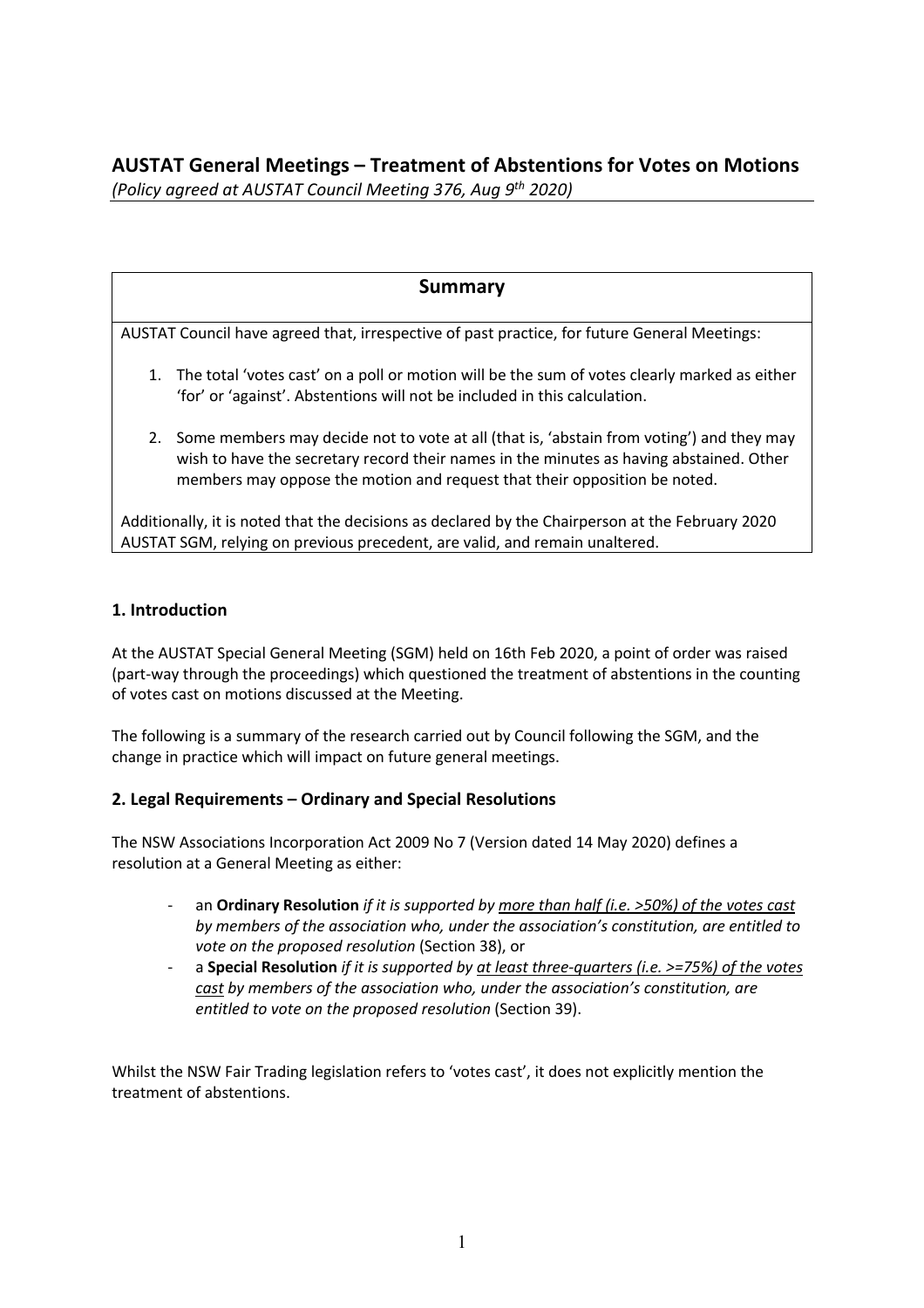AUSTAT is required to conform to these definitions. Many decisions require an Ordinary Resolution to pass, but some decisions (e.g. those that amend the AUSTAT Constitution) require a Special Resolution.

# **3. Past AUSTAT Practice at General Meetings**

There has been a precedent at AUSTAT General Meetings, both Annual (AGM) and Special (SGM), of including 'abstentions' as part of the total number of votes cast for both Ordinary and Special Resolutions, i.e.:

*Method (A): Total votes cast = votes 'for' + votes 'against' + abstentions.*

The point of order raised at the February 2020 SGM referred to the NSW legislation, and contended that abstentions were not 'votes cast', because the members were "*abstaining from voting*". In this case, the correct calculation of votes cast would instead be:

```
Method (B): Total votes cast = votes 'for' + votes 'against'.
```
An example is shown here, demonstrating the difference in calculations for the two methods.

| <b>Method</b> | Numbers 'For' | <b>Numbers</b> | <b>Numbers</b>           | <b>Total Votes Cast</b> |
|---------------|---------------|----------------|--------------------------|-------------------------|
|               |               | 'Against'      | <b>Abstaining</b>        |                         |
| (A)           | 70            | 15             | 15                       | 100                     |
|               | 70.0%         | 15.0%          | 15.0%                    | 100%                    |
| (B)           | 70            | 15             | 15                       | 85                      |
|               | 82.4%         | 17.6%          | $\overline{\phantom{a}}$ | 100%                    |

In this example, an Ordinary Resolution (>50%) would pass with either Method. However, a Special Resolution (>=75%) would pass only with Method (B), and would fail to pass with Method (A).

### **4. Decisions made at the AUSTAT SGM (February 2020)**

At the Feb 2020 SGM, the Chairperson, relying on previous precedent in the treatment of abstentions, declared that Motion 3 had been carried by a sufficient majority as a Special Resolution, but that Motions 1 & 2 were not carried by sufficient majorities.

There is provision in the AUSTAT Constitution (Section 51f) for a poll to be demanded at a General Meeting on any matter. This was not called for at any time during the SGM, and hence it is taken that the members at the General Meeting accepted the Chairperson's declarations on the three Motions. Additionally, a special resolution must be registered with NSW Fair Trading within 28 days of being passed<sup>1</sup>, which only occurred for Motion 3.

Consequently, the decisions on the three motions as declared by the Chairperson at the SGM are regarded as final.

<sup>1</sup> https://www.fairtrading.nsw.gov.au/associations-and-co-operatives/associations/starting-an-association/aboutthe-constitution as downloaded on 19th July 2020.